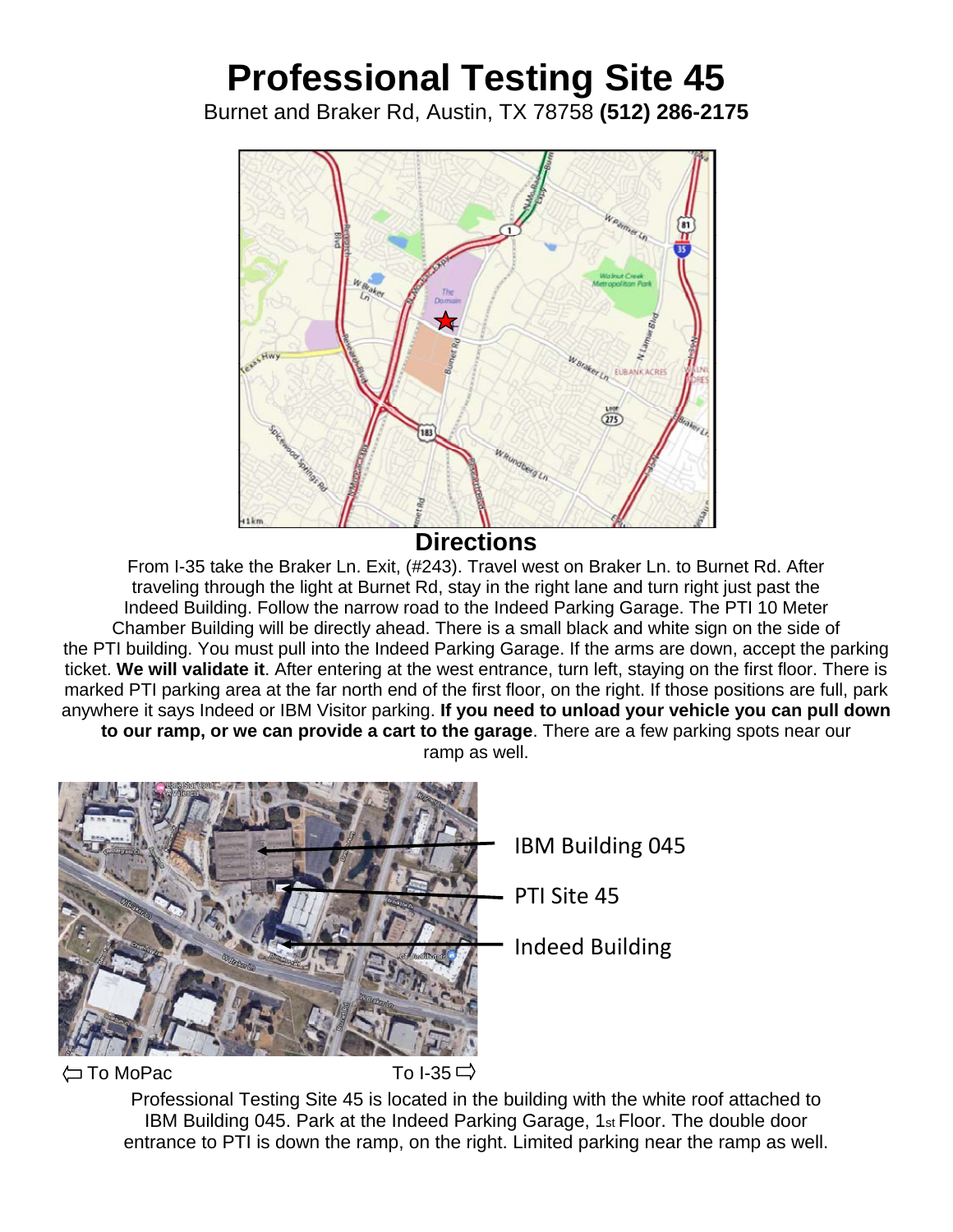The lab can also be reached from **Hwy 183**, taking the Burnet Rd exit, then several miles north to Braker Ln. Turn left onto Braker to the drive just past the Indeed Building on the right. Turn right and follow to the parking garage.

**From MoPac** (Loop 1) exit Braker Ln and travel east toward the Domain. Turn left at the entrance to the Domain (Wells Fargo Bank), then take an immediate right on to the IBM property, just past the Wells Fargo Bank. Follow the road straight to the Indeed parking garage.

## Lost, just call the lab number – **(512)-286-2175**



**Pull up to the gate, push button for parking ticket if arms are down. Ticket will dispense,**  remove ticket and arm will raise, then proceed to PTI parking on the 1<sup>st</sup> floor, turning left when **you enter the garage. Parking is on the right side, near the bottom of the ramp.**